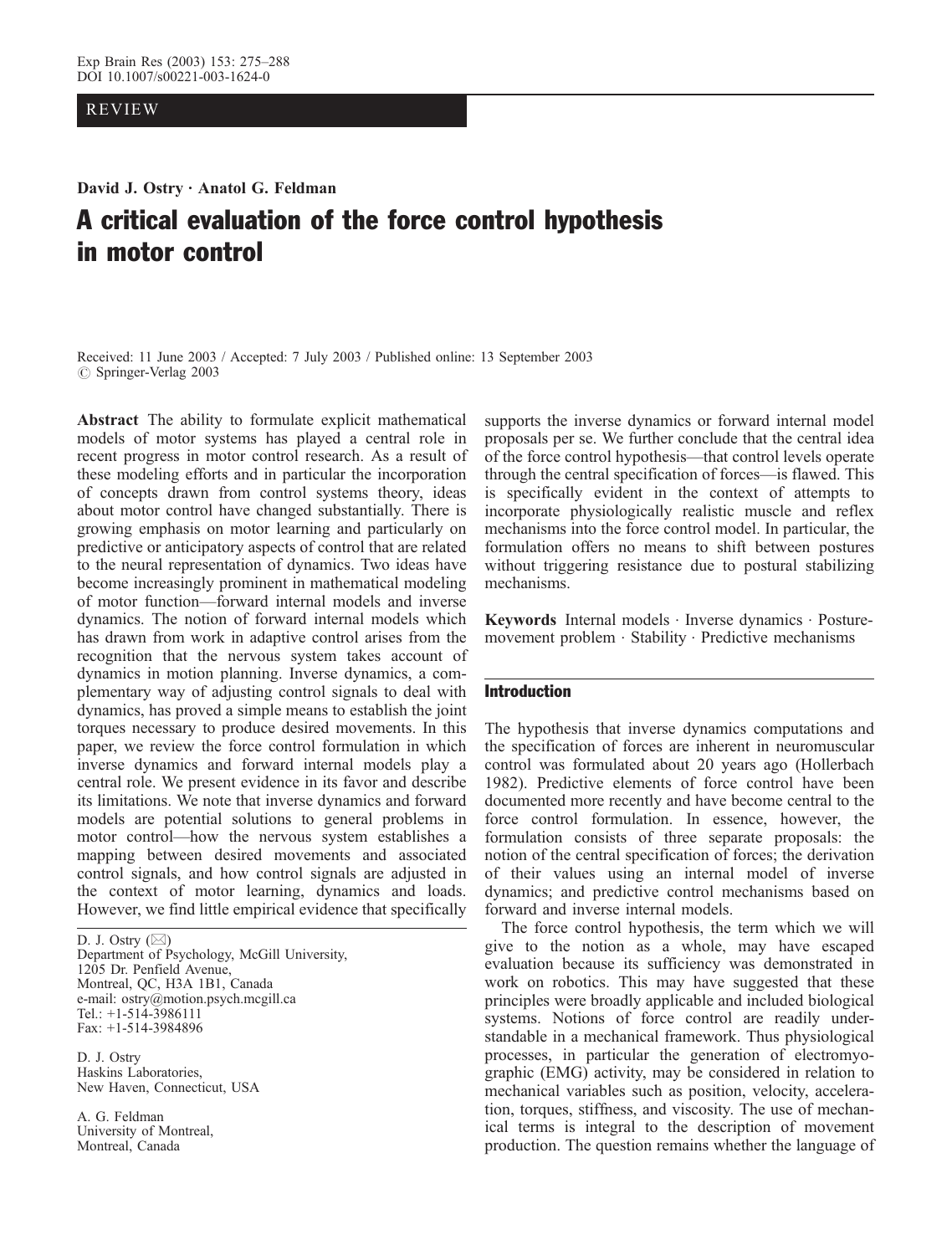mechanics is sufficient for the understanding of control in neuromuscular systems (Von Holst and Mittelstaedt 1950/1973; Bernstein 1967).

In the present paper we have undertaken a critical review of the central notions in the force control formulation. The focus is on the strengths and weaknesses of this formulation that stem from its own theoretical framework. We are concerned specifically with the capacity of the force control model to explain existing physiological phenomena. We will first review the basic concepts of the force control formulation and present experimental data consistent with this view. We will then proceed with an evaluation of the models abilities and with an examination of evidence offered in its support.

# Force control hypothesis

It is widely accepted that, in movement production, the nervous system relies substantially on motor memory, takes advantage of previous experiences, learning, implicit or explicit knowledge of physical properties of the body and the environment (Bernstein 1967; Lashley 1951). In the force control formulation, this capacity has become associated with internal models—hypothetical neural mechanisms that can mimic the input/output characteristics, or their inverses, of the motor apparatus (Kawato 1999).

In the force control formulation, desired movement trajectories are planned first in terms of spatial coordinates and their derivatives and then transformed into required forces and torques. In order to compute torques, the system uses an internal representation of dynamical equations of motion of the body interacting with the environment. The hypothetical computational process, which may be realized by a neuronal network, is called inverse-dynamics because it generates values of torques based on kinematics and thus inverts the input/output relationships inherent in actual (direct) dynamical laws in which torques cause changes in kinematics rather than the other way around (Hogan 1990).

Feed-forward internal models are used to generate values of variables in a predictive manner. For example, they can be used to predict in advance the values of kinematic variables based upon estimates of the forces required for movement production. Such models can be used to compare the predicted and desired trajectories to generate appropriate movement corrections. Movement error information can also be used to update inverse and forward internal models (Jordan and Rumelhart 1992) and hence enable motor learning. It has been suggested that feedforward control yields stability by minimizing the effect of delays due to proprioceptive feedback (Kawato 1999). Forward internal models have also been justified by assuming that, in order to achieve desired movements, control signals must be adjusted based on anticipated sensory consequences using internal loops rather than comparatively long-loop sensory feedback. Yet another suggestion is that feedforward control helps to reduce the

effects of inevitable imprecision in inverse dynamics representations and associated computations of torques.

Variants of the internal model concept have differed in emphasis. Some have focused on motor planning and control based on feedforward or predictive mechanisms (Wolpert et al. 1995), while others have concentrated on inverse-dynamics (Katayama and Kawato 1993; Kawato and Gomi 1992; Shidara et al. 1993). A number of recent articles have presented evidence in support of the idea that control is based on paired inverse and forward internal models (Bhushan and Shadmehr 1999; Wolpert and Kawato 1998; Kawato 1999; Wolpert and Ghahramani 2000). It has also been suggested that a computational, model-based nature is characteristic of practically all aspects of motor control (Jordan and Rumelhart 1992; Wolpert and Gharamani 2000). It has been proposed that there exist multiple internal models that mimic not only motor but also sensory and cognitive processes. In this framework, it has been suggested that multiple internal models can provide for the capacity to rapidly switch between environments with different dynamical properties.

# Central specification of forces

The main idea of the force control model is that the control level of the nervous system directly deals with or calculates forces required for the production of voluntary movements. This notion is supported by an extensive literature demonstrating systematic relationships between force, EMG activity and movement parameters. The basic results are thus consistent with the idea of central specification of force. As an example, Gottlieb et al. (1989, 1990) and Corcos et al. (1989) have shown that in single joint elbow movements, joint torque, kinematic variables and EMGs were correlated with the task variables, distance and inertial load. Gottlieb and colleagues (1996), Koshland et al. (2000) and Gribble and Ostry (1999) have also shown that there is a systematic relationship between torque at the shoulder and torque at the elbow, over a wide range of conditions. Subjects are likewise capable of judging force output magnitude over a substantial range. Jones has shown that force estimation varies systematically with applied force over a range of magnitudes from 15 to 85% of maximum voluntary contraction (Jones 1989).

Electrophysiological data indicate that force is an important variable in voluntary movement production. Studies in which force and kinematic parameters are varied independently are particularly relevant. In these studies, the activity of neurons in cortical area 4 has been shown to vary with the direction of required force output rather than the direction of required movement (Evarts 1968; Georgopoulos et al. 1992; Kalaska 1989). Patients with cerebellar lesions show deficits consistent with a failure to control multi-joint interaction torques (Bastian et al. 1996). In other areas, such as cortical area 5 the activity of neurons is correlated primarily with movement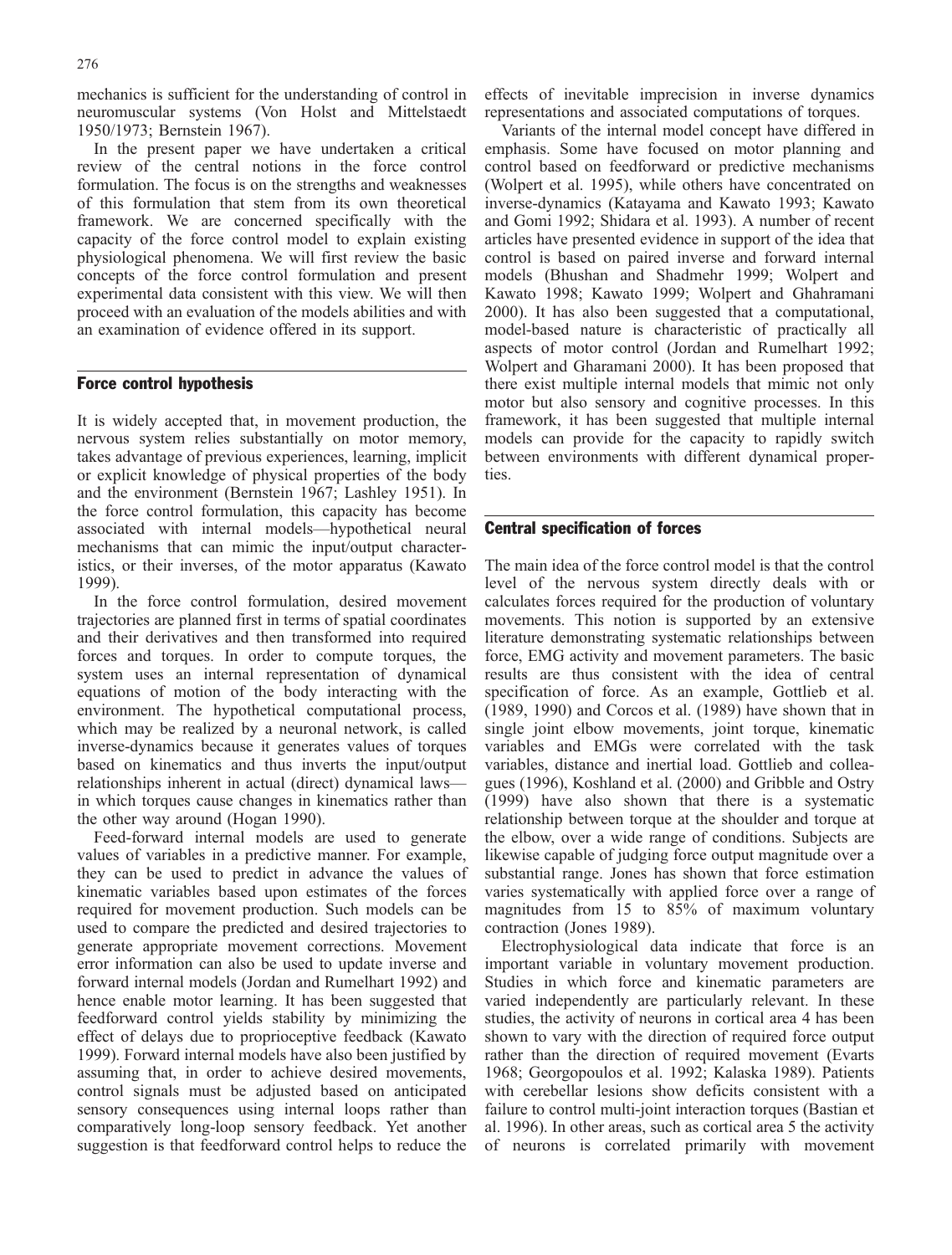direction (Kalaska et al. 1990). However, taken together these data remain consistent with the possibility that forces are coded in central control signals.

## Inverse models

From a mechanical point of view a full description of movement relies on information about kinematic variables, forces and torques. Kinematic variables can be measured directly using one of numerous recording techniques whereas inverse-dynamics computation remains practically the only method of deriving muscle torques especially in studies of multi-joint movement. Inversedynamics was used initially to characterize the forces associated with different patterns of locomotion (see Winter 1984 for review). Hollerbach (1982) hypothesized that movement production by the nervous system may involve similar computations, consisting of a transformation from endpoint to joint coordinates and then an inverse computation of joint torques based on the equations of motion of the arm. Since then, mathematical formulations of the force control scheme have focused extensively on the notion of inverse-dynamics, the idea that trajectory planning in kinematic coordinates is transformed to the joint torques necessary to realize the desired movements. The inverse model provides a predictive mechanism that is based on a model of expected dynamics.

The simplest formulations of the inverse-dynamics approach circumvent the need for a separate muscle mechanical model in which the values of many parameters are unknown—inverse-dynamics calculations provide time-varying measures of joint torques that, in conjunction with the systems equations of motion result directly in desired movements. However, variants of the inversedynamics formulation that explicitly include muscle properties have also been reported (Schweighofer et al. 1998; Bhushan and Shadmehr 1999).

Physiological evidence of inverse dynamics calculations has been offered in the context of patterns of cerebellar Purkinje cell activity (Gomi et al. 1998; Shidara et al. 1993). In particular, it has been shown that the simple spike firing patterns of Purkinje cells during reflex eye movements can be reconstructed from a linear combination of eye position, velocity and acceleration in a manner which is consistent with the relationship between these variables given by the equations of motion of the eye. It is suggested that this finding provides direct evidence of an inverse dynamics model in the activity of neurons in cerebellar cortex. This result together with the results of imaging studies (Tamada et al. 1999), and the demonstration of adaptation and learning in the cerebellum (Thach 1998), is offered as evidence that the cerebellum is a major site of internal models (Kawato 1999).

# Forward models

Recent formulations of the force control notion have become linked to work on motor learning and to the idea that in order to achieve adaptation to mechanical load, the nervous system incorporates information about limb dynamics and external loads into control signals. Forward internal models of the motor system have been suggested as a way to achieve predictive adaptation (Jordan and Rumelhart 1992).

The predictive internal model formulation finds its origin in work on adaptive control and robotics. One of the earliest examples is the work of Ziebolz and Paynter (1954). These researchers proposed the use of a fast-time simulator that could predict the consequences of control actions and thus enable their adjustment to achieve desired outcomes. In Ziebolz and Paynter, prediction and control occur on two different time scales. In more recent work on control theory, predictive controllers appropriate to both linear and non-linear systems have been described (see Bhushan and Shadmehr 1999 for a summary). These suggestions have in turn been applied to work on human motor control, where they have been implemented as artificial neural networks (see Jordan and Rumelhart 1992; Kawato 1999 for reviews). It has been proposed that an internal model analogous to a Smith predictor is localized in the cerebellum (Miall et al. 1993; Miall and Wolpert 1996).

Recent formulations have distinguished between internal models dealing with sensory prediction (state estimation) and those involved in predicting movement. The Kalman filter has been the focus of work on sensory prediction. The Kalman filter is a mathematical autoregressive procedure that applied to motor systems predicts future sensory inputs from a combination of the current state of the motor system and a copy of the current motor command (Mehta and Shaal 2002; Wolpert et al. 1995). It is presumed to contribute to the ability to overcome problems associated with feedback delays.

The term internal model is now also widely used in studies of motor control in a more general, metaphorical sense to imply adjustments to the neural activity that are carried out as a result of previous learning or adaptation, rather than in the specific sense implied in the force control formulation in which learning and adaptation are based on internal reproductions of systems input/output relationships. There are now numerous behavioral and physiological examples of such adjustments. Evidence that the nervous system accounts for dynamics in movement planning provides support for feed-forward mechanisms that is consistent with the notion of predictive internal models.

Some of the most compelling evidence that the nervous system accounts for the dynamics of the limb and loads comes from studies of anticipatory postural adjustment and grip force modulation. Anticipatory postural adjustments have been shown to prevent the undesirable effects of perturbations. For example changes to body posture and activation of leg muscles precede the rapid elevation of the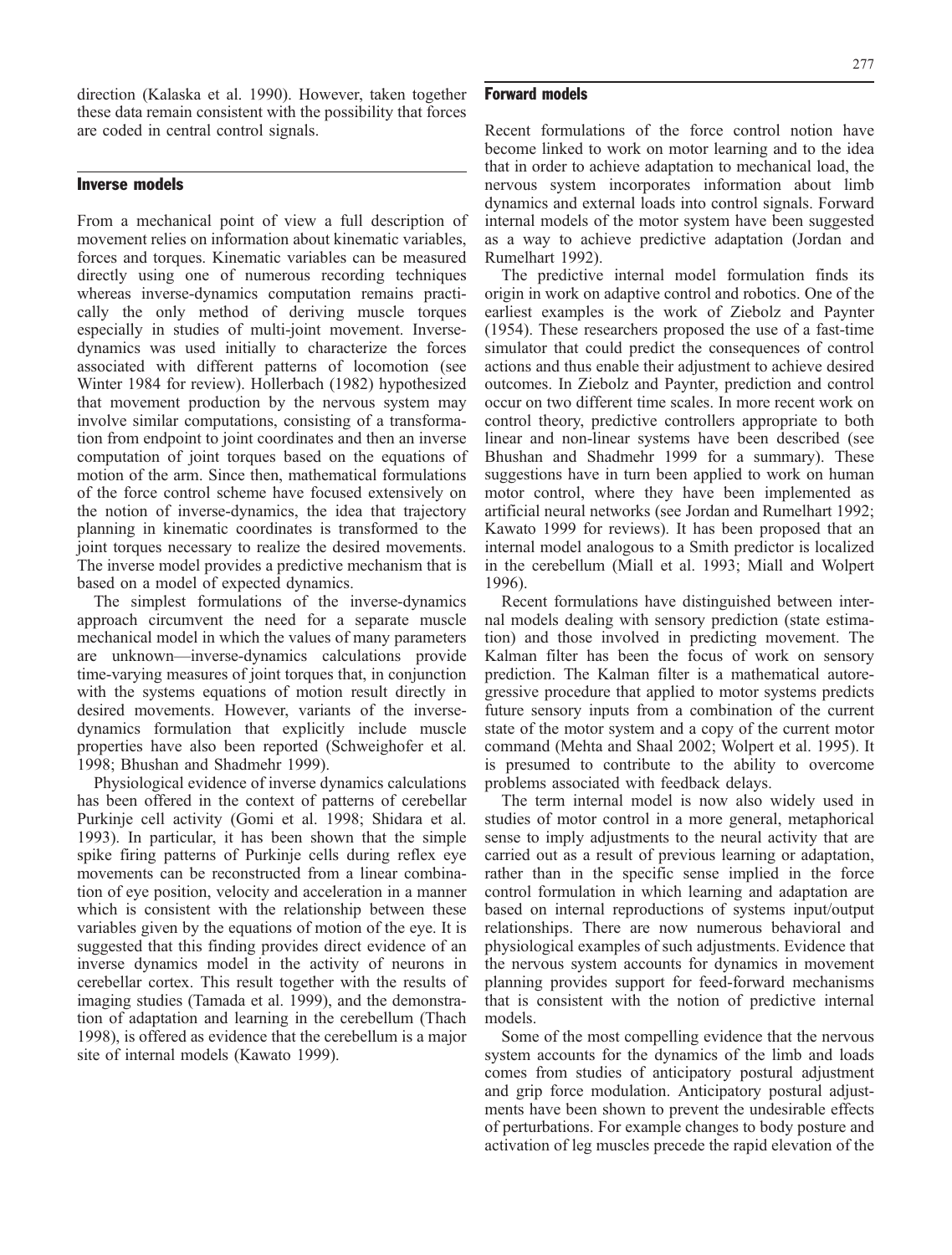arm (Belenkii et al. 1967). In studies of grip force during naturally occurring movements, subjects have been shown to make anticipatory adjustments to force output that are precise in magnitude and timing such that they vary in a predictive manner in conjunction with the reactive forces arising due to self-generated movement (Flanagan and Wing 1997). The ability of subjects to modify the control of arm movements in a predictive or feed-forward manner has been demonstrated more generally in the context of motion dependent loads. With practice subjects produce smooth straight line movements in the context of various loads. This ability has been demonstrated both for external loads (force fields) that vary with limb velocity (Lackner and DiZio 1994; Conditt et al. 1997; Gandolfo et al. 1996; Goodbody and Wolpert 1998; Shadmehr and Mussa-Ivaldi 1994) and intrinsic loads such as joint interaction torques in multi-joint movements (Almeida et al. 1995; Sainburg et al. 1995, 1999; Cooke and Virji-Babul 1995; Virji-Babul and Cooke 1995; Gribble and Ostry 1999). In order to achieve these adaptations, the nervous system must presumably incorporate information about limb dynamics and external loads into control signals so as to carry out the adjustments that match the load.

There has also been recent physiological evidence of adjustments to neural signals related to limb dynamics during motor learning in artificial mechanical environments. Gandolfo et al. (2000), Gribble and Scott (2002) and Li et al. (2001) recorded from single neurons in cortical area 4 while monkeys were trained to make reaching movements in motion dependent force fields. With training, many neurons changed their tuning properties in a manner consistent with changes in the load to the limb.

Recent studies have presented evidence in support of the idea that internal models involve sensory processing related to state estimation as well as predictive control of dynamics (Wolpert et al. 1995; Mehta and Shaal 2002). Evidence for a sensory basis for internal model formation is reported by Wolpert et al. (1995) who asked subjects to estimate hand position during slow lateral movements. Subjects tended to overestimate movement extent when the movement was made with an assisting load but overestimated less when an opposing load was used. By comparing these observations with a theoretical scheme for state estimation based on a Kalman filter, Wolpert et al. concluded that their analysis supports the existence of an internal model. Mehta and Schaal (2002) distinguish between a sensory pre-processing stage and a control stage in movement production. These authors empirically analyzed the task of stabilizing a dynamic system that is unstable by itself—a pole on a finger—and concluded that at the stage of sensory pre-processing in this task, a forward internal model is used.

Mussa-Ivaldi, Shadmehr and colleagues have proposed possible neural underpinnings of internal model formation. The basic idea, originally proposed in the context of spinal mechanisms of movement production, is that planning and control are achieved by a vector summation of neural force field primitives (Giszter et al. 1993; Mussa-Ivaldi et al.

1994; Mussa-Ivaldi and Bizzi 2000). Thoroughman and Shadmehr (2000) describe a variant of this proposal in the context of studies of adaptation in arm movement to motion dependent force fields. Based on an analysis of trial-to-trial error magnitudes during force field learning, these authors propose that adaptation to altered limb dynamics is achieved by combining motor primitives that map muscle forces to desired hand velocity. The authors tentatively attribute the shape of the mathematically derived primitives to characteristics of tuning curves of cerebellar Purkinje cells and accordingly suggest that adaptation observed at the level of cortical neurons during force field learning may be due to cerebellar projections.

## Evaluation of the force control model

In the preceding sections, we outlined experimental findings favoring the idea that the nervous system has the capacity to directly program forces and specify EMG activity. We also reviewed evidence that points to the extensive predictive capabilities of the nervous system in movement production. There can be little doubt that the nervous system integrates the knowledge of physical properties of the body and environment in this process. Moreover, it should be emphasized that regardless of whether specific explanatory constructs such as neural inverse dynamics calculations or predictive internal models (central simulation of dynamics) are correct or not, these constructs are applied to empirical findings which require appropriate explanation. However, it is important to recognize that internal models are theoretical constructs and should not be identified with the phenomena they attempt to explain. Other theories, not relying on these constructs may explain some of the same phenomena (Flash and Gurevich 1997; Gribble and Ostry 2000; Mehta and Schaal 2002).

In the following sections we will raise concerns about the general notion of force control and programming as a physiologically feasible process for movement production. We will also address the degree to which findings on force regulation can be taken as evidence for inverse dynamics and forward internal model computations. The validity of force control models is evaluated by comparison of predictions with empirical observations.

## Characteristics of point-to-point movements

One of the central ideas in a number of versions of the force control formulation is the proposal that forces are neurally coded as EMG signals. In this regard, it is helpful to review the basic kinematic and electromyographic properties of point-to-point movements. Such movements are exemplified in Fig. 1B by a fast elbow flexion in a horizontal plane. Movement is initiated by EMG bursts in flexor muscles. Extensor muscles become active somewhat later and, after additional transient EMG bursts in flexor and extensor muscles, a new elbow angle is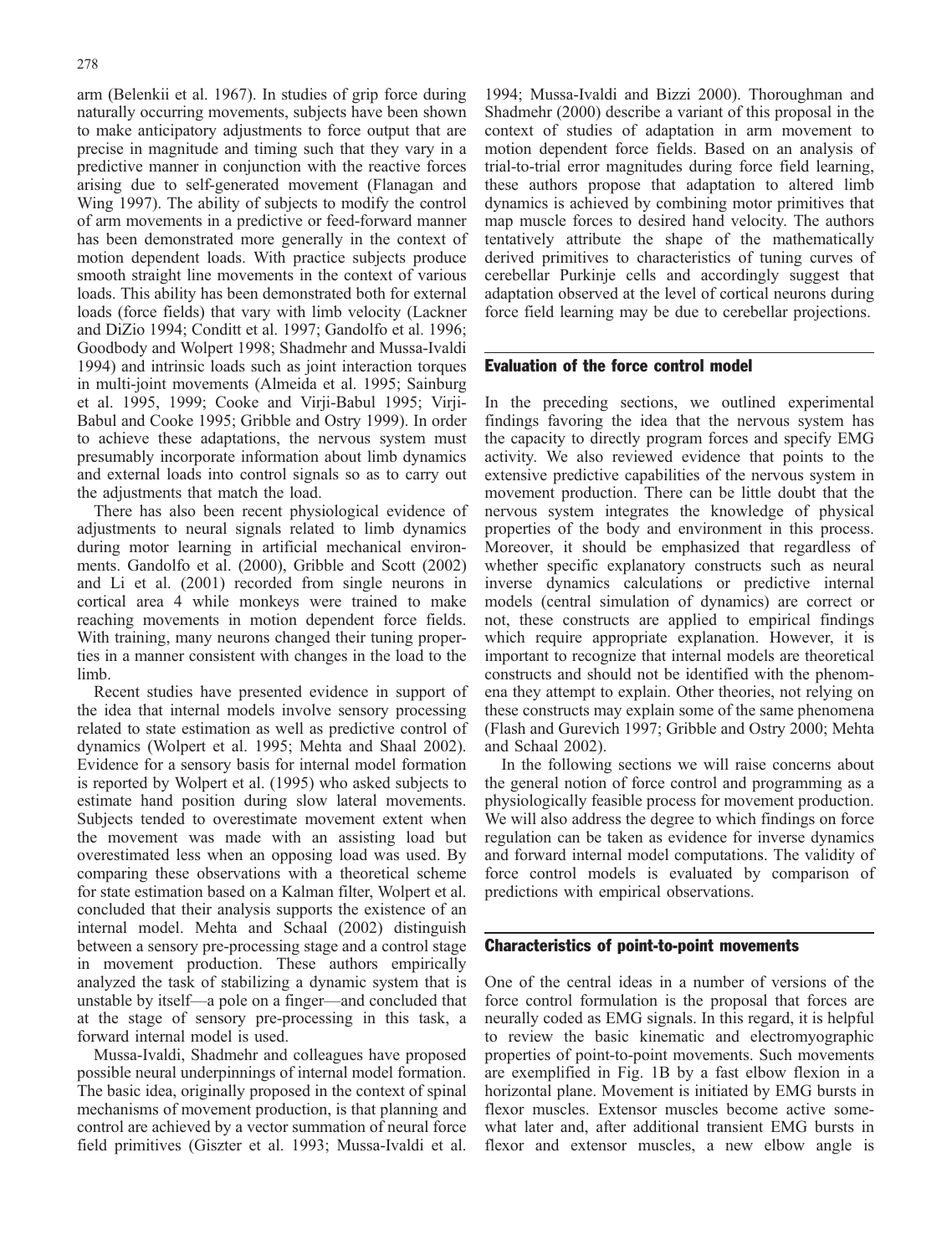established. Muscles remain active for a period of time at the end of movement but this co-activation gradually disappears as the final position is maintained (Suzuki et al. 2001).

Note that tonic EMG activity at the initial position was essentially zero and that EMG activity returned to zero after the movement of the arm to the new position. Other studies show the same phenomenon (e.g., Gottlieb et al. 1989). This implies that variables other than EMG signals are responsible for the specification of arm position. Figure 1B thus illustrates that postures cannot be encoded by EMG signals.

The same conclusion about the specification of position based on EMG can be reached from an analysis of the empirical EMG-force relation: regardless of position (muscle length), muscle activation and motor unit recruitment start when the external force can no longer be balanced by passive muscle resistance. Muscle activation increases in proportion to the force (Henneman et al. 1965; Desmedt and Godeaux 1977). In intact systems, proprioceptive feedback plays a fundamental role in scaling muscle activity and motor unit recruitment in relation to changes in force. This is evident from the absence of such scaling in deafferented patients: deprived of proprioceptive feedback, these patients maintain the same muscle activity when a load stretching the muscle is added or removed (Levin et al. 1995). In healthy individuals, depending on the change in load, the transition from one steady state posture to another can be associated with an increase, decrease or, as in Fig. 1B, no change in the tonic level of muscle activation. This suggests once again that different postures cannot be encoded by EMG signals. The fact that



Fig. 1 Rapid elbow flexion movement (B) and reactions of muscles to passive oscillations at the initial (A) and final (C) positions (from unpublished work). Note that the activity of elbow muscles (four lower traces in **B**) at the initial elbow position is practically zero (background noise level) and, after transient EMG bursts, returns to zero at the final position. Muscles are activated in response to passive oscillations of the arm at the initial (A) and final (C) positions. An elastic connector was used to compensate for the small passive torque of non-active flexor muscles at the initial position of about 140°. The compensation was unnecessary for the final position (about 90°) since it is known that at this position the torque of passive elbow muscles is zero

force control strategies do manage to code for different postures by using EMG signals or forces points to possible inconsistencies of these formulations with empirical data. The following section considers this problem in more detail.

# Von Holsts paradox and the central specification of force

Von Holst and Mittelstaedt (1950/1973) described a fundamental problem in motor control—the relation between posture and movement and in particular the problem of producing an intentional movement from one position to another. This task is not in fact as simple as it may seem although our everyday experiences show that we have no problem in moving the body or its segments from an initial posture and stabilizing it again in different postures.

The posture-movement problem as Von Holst characterized it is that there are powerful neuromuscular mechanisms (postural reflexes or posture-stabilizing structures) that generate EMG activity and forces in order to resist perturbations that might otherwise deflect the position of the body from an initial posture. At the same time it is clear that the organism can intentionally adopt different postures. How then is an intentional movement from the initial posture and the achievement of a new posture possible without triggering resistance? We will refer to this problem as Von Holsts posturemovement paradox.

Von Holst was aware, in part from his own experiments on animals, that some movements can be produced in the absence of proprioceptive signals (de-afferentation) and suggested that the intact central nervous system is an actively operative structure. He was especially critical of the classical reflex theory in which reflexes were considered as rigid, stereotypic responses to external stimuli. His views reflect our current understanding in which reflexes are broadly tunable, parameterized structures. Von Holst specifically focused on the question of how central signals (efferences in his terminology) can influence the transmission of afferent (vestibular and proprioceptive) signals to motoneurons in order to make a voluntary movement towards a new posture of the body. In his own words, Von Holst formulated the posture-movement problem in the following way (Von Holst and Mittelstaedt 1950/1973, p. 143; the italics are his).

In the terminology of the reflex theory, the organism is maintained exactly in its normal position through its postural reflexes. However, one can often observe with all animals and in human beings that they can adopt a posture different from the normal position for varying periods of time. ... In view of the continuously evocable postural reflexes, how are these deviant postures possible? As before, the reflex theory would state—through complete or partial inhibition of the equilibrium reflexes. Yet it can easily be shown that this interpretation is *not* valid. These requisite postures, which deviate from the norm, are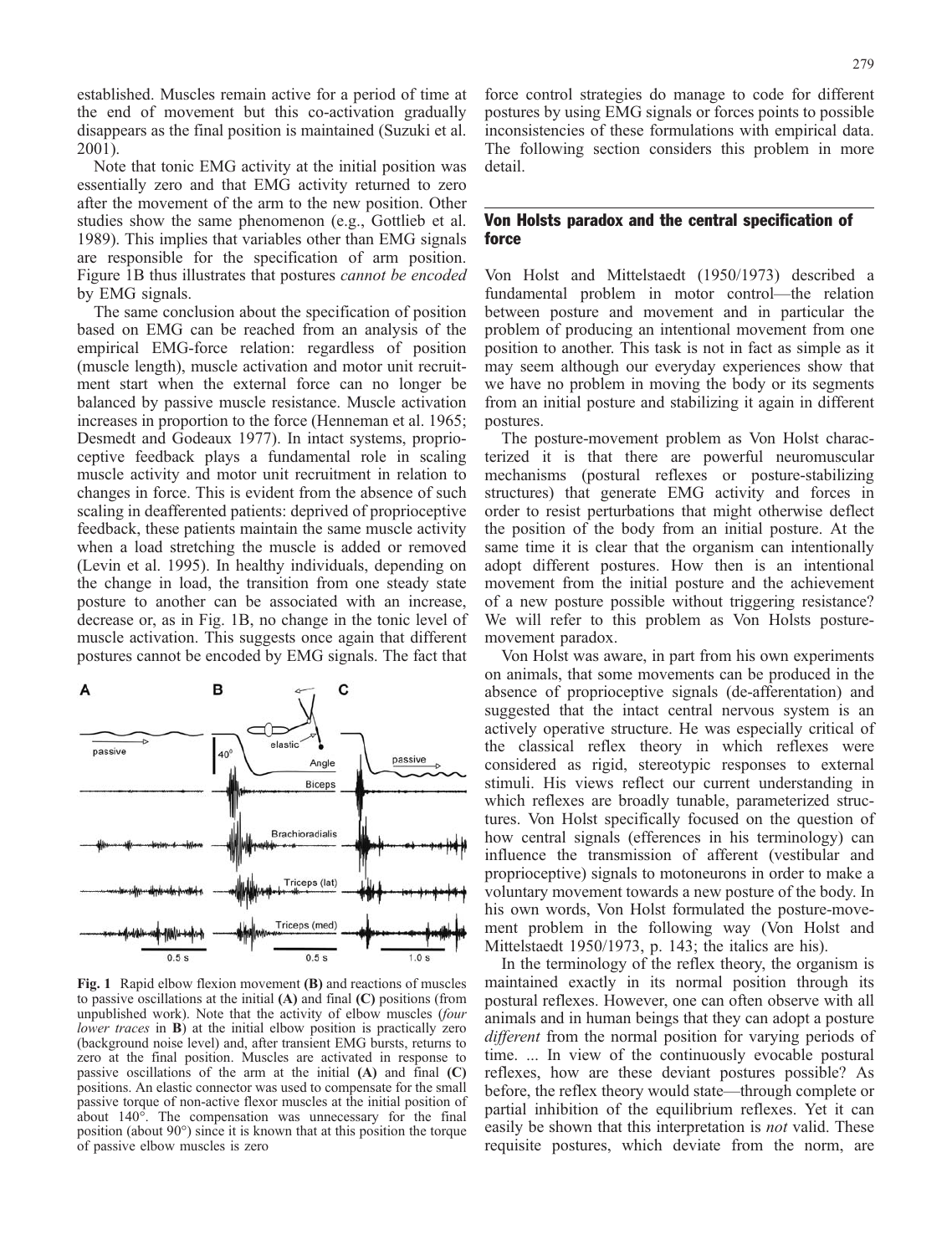actually restored through the same corrective movements, when disturbed by some external impulse, as those which are seen in the restoration of the normal posture!

The quote shows that Von Holst considered the possibility that the paradox might be resolved if the resistive reactions to the deviation from the initial posture were completely or partially suppressed by the nervous system when the transition to a new posture was made. However, he rejected the suggestion that resistive reactions are suppressed during movement as conflicting with experimental observations. Specifically, any posture of the body is maintained by resisting reactions similar to those seen in the restoration of the initial posture in response to perturbation.

Another potential solution to Von Holsts paradox is the possibility that resistive postural reactions are weak and might be tolerated, rather than inhibited, during a movement. In support to this suggestion, one could refer to Fig. 1B and argue that since the initial and the final muscle activity was zero, only very small forces of inactive muscles resisted the active arm movement. Such a situation, when muscles are not activated in response to even rapid stretch, can actually be observed if subjects are instructed to completely relax (Wachholder and Altenburger 1927). Figure 1A and C show however that muscles are considerably activated in response to externally imposed cyclical perturbations at either the initial or the final positions. Other studies have also shown that when subjects maintain an arm posture, muscles resist perturbations with forces that progressively increase with the deviation from the initial position. The coefficient determining this increase (stiffness) depends on the arm geometry at the initial position but is generally in the range of 1–6 N/cm when measured at the level of the hand (Mussa-Ivaldi et al. 1985). In the absence of a postural resetting mechanism, a 30 cm displacement of the arm resulting from an active movement would generate a resistance of not less than 30 N. Such a resistive force would rapidly drive the arm back to the initial position as soon as the movement has been completed. In the case of single joint movement, we have estimated that the resistive forces tending to return the arm to the initial position for the movement illustrated in Fig. 1B would reach about 60 N (Asatryan and Feldman 1965). Postural-stabilizing forces are thus far from being negligible. The posturemovement problem must be dealt with by the nervous system.

The force control model and in particular elaborated versions of this formulation that incorporate muscle properties and feedback mechanisms are unable to resolve the Von Holst posture-movement problem. The details are provided below but basically the problem is that the model cannot account for how the body or its segments can voluntarily change position without triggering resistance. The generation of muscle torques would result in the movement of body segments from an initial position. In response, mechanisms of postural stabilization would generate resistance that would tend to return the segments to their initial position. Control levels might attempt to

reinforce the programmed action by generating additional torque that counteracts this resistance. However, this strategy would be non-optimal in terms of energy output, since it would require high forces not only for motion but for the maintenance of final posture (see above). The problem is that the force control model has no means to reset the postural state and therefore the transition between postures remains an unresolved issue in this model. This is not an inconsequential failing of the force control formulation. The unopposed shift between postural states is a fundamental characteristic of everyday motor activity. The inability of the force control strategy to re-establish posture at a new location without self-generated resistance is a basic failing of the formulation.

This failure of the force control formulation is revealed in an examination of the equations in versions of the model that incorporate muscle properties and reflexes. As an example, Schweighofer et al. (1998) describe a force control model in which in the absence of any external forces muscles generate zero tonic activity at an initial arm position but at the final position they generate activity that is proportional to movement distance or to the difference between the initial  $(l_0)$  and final  $(l)$  muscle lengths (see their Eqs. 6 and 8):

 $u = s(l_o - l)$ 

where  $u$  is the magnitude of activation of a muscle and  $s$  is a constant coefficient depending on muscle stiffness and moment arm. Note that  $l_0$  is constant and thus tonic muscle activation is proportional to movement distance.

According to this formulation, the transition of the arm from one position to another is always associated with an increase in the tonic activity of agonist muscles (the muscles that shorten with the transition to the final arm position) even if the net joint torques are zero at both positions. Agonist and antagonist muscles in this model are coactive at the final arm position. Contrary to experimental observations (Fig. 1B), the coactivation and corresponding agonist and antagonist torques cannot be reduced without bringing the arm back to the initial position, since in this model these torques and activation are minimal only at this position. Indeed, some level of agonist-antagonist co-activation may be necessary for rapid movements and experiments show that such movements end with substantial co-activation of agonistantagonist muscles that is rapidly reduced after the end of the movement (Fig. 1B; Gribble and Ostry 1998; Suzuki et al. 2001). The problem is that the force control strategy necessitates such co-activation even for slow movements and at any steady state posture different from the initial one. These predictions are incorrect: slow movements typically involve only reciprocal activation of agonist and antagonist muscles and steady state positions of the arm may be maintained without coactivation (Wachholder and Altenburger 1926; Wallace 1981). Moreover, after fast movements, coactivation gradually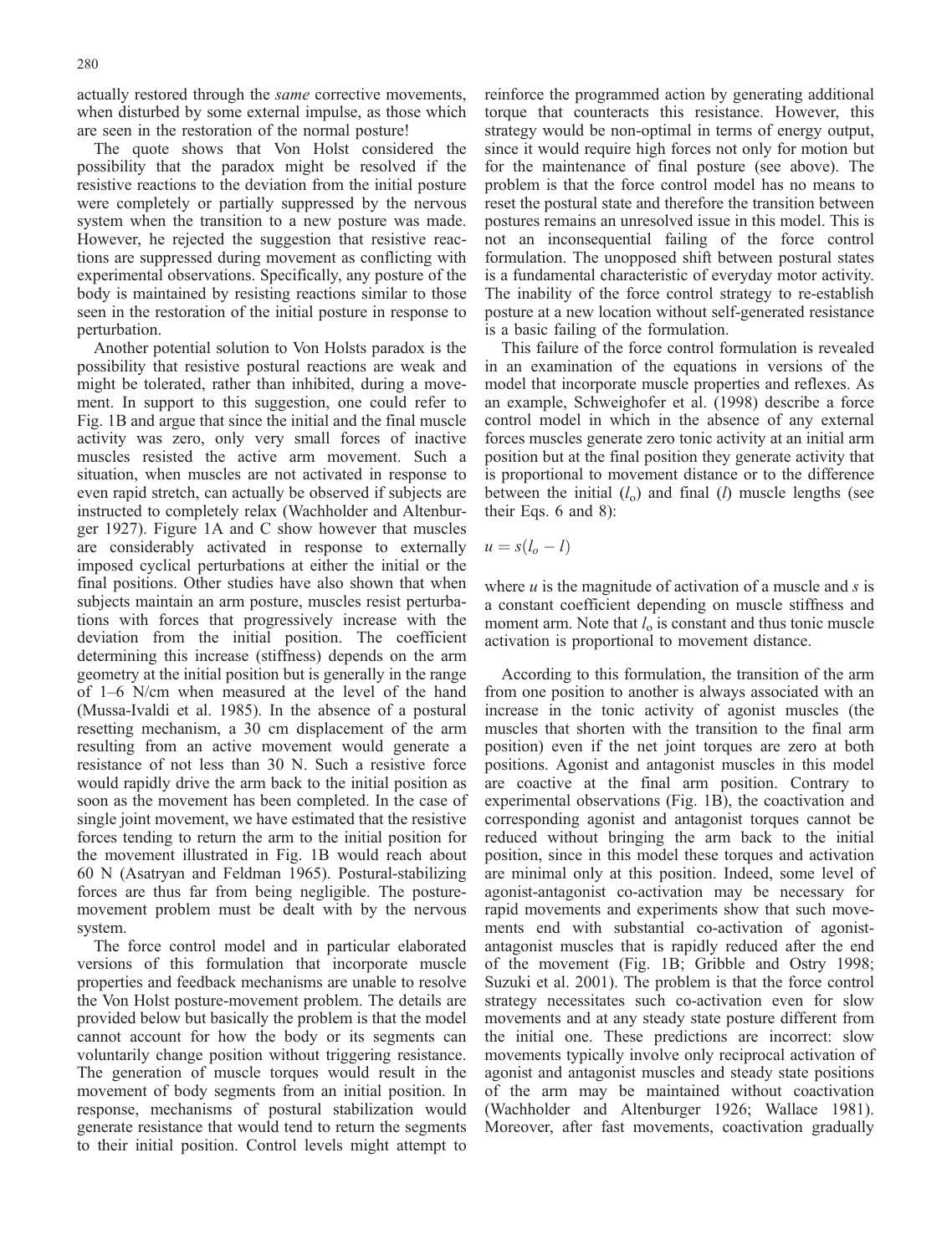decreases without motion of the arm (Lestienne 1979; Gottlieb et al. 1989; Fig. 1B).

It should also be noted that coactivation and postural controls cannot be dissociated in formulations such as that of Schweighofer et al. (1998). This prediction obviously conflicts with experimental observations showing that coactivation and postural controls are in principle separate. One can easily co-activate and de-activate agonist and antagonist muscles at any arm configuration without changing the configuration. Indeed, the model could be improved by introducing appropriate independent mechanisms for coactivation and deactivation of agonist and antagonist muscles. However, even with this improvement, the failure of the force control model related to the prediction of position-dependent changes in the tonic muscle activity with transitions from one posture to another, even in the cases when external forces are zero, will remain. This prediction not only conflicts with empirical observations (e.g., Fig. 1) but also with the known physiological rule that muscle activation and recruitment of motor units are graded according to muscle force rather than position (e.g., Desmedt and Godaux 1977).

Our analysis of the posture-movement problem shows that different steady state postures are not necessarily associated with different EMG levels. This means that, physiologically, the posture resetting mechanism is independent of muscle activation. Resetting in intact organisms is thus presumably associated with pre-motor changes in the state of the neuromuscular system elicited by descending pathways that modify the synaptic inflow to motoneurons. These inputs affect the membrane potentials of motoneurons whether the latter are activated or not (see section Threshold control). Sub-threshold changes in membrane potentials of motoneurons preceding EMG bursts have been observed experimentally. Tested with the H reflex, a sub-threshold facilitation of motoneurons starts 40–50 ms before EMG bursts during rapid voluntary movements in the ankle joint in humans (Kots 1975; Morin et al. 1982). Depolarization of flexor motoneurons starts about 100 ms before the onset of EMG activity producing hind limb motion towards the ear in scratching movements of decerebrated cats (Berkinblit et al. 1979).

One might reasonably ask whether Von Holsts problem could be resolved simply by combining notions of force control with the idea of voluntary change in limb position based on postural resetting. This has indeed been suggested in recent studies that focus on the predicted behavior of paired inverse and forward models (Bhushan and Shadmehr 1999). These formulations are of interest because they include both the central specification of forces and a mechanism for reflex based postural stabilization in which the set-point muscle length may be shifted by changing the muscle activation. The proposed re-setting mechanism may provide a means to shift between postures and at the same time to specify the additional forces that are needed to achieve the desired movements. At first glance, this would appear to resolve Von Holsts paradox while preserving the notions of force

control. However, the proposed re-setting mechanism is based on change in muscle activation and thus has problems that are similar to those in the Schweighofer et al. (1998) formulation.

The postulated central specification of force outputs is also incompatible with empirical evidence, even when combined with a mechanism for postural change. In the force control formulation by Bhushan and Shadmehr (1999), EMG activity consists of two additive components —one that depends on excitatory and inhibitory positionand velocity-dependent signals from proprioceptive afferents (reflex component) and the other that is specified by the controller regardless of proprioceptive feedback (central component). It is well known that unexpected unloading of the limb produces, at a very short latency (about 30 ms), a transient silent period in muscle activity (Hansen and Hoffman 1922; Merton 1951; Angel et al. 1965). Physiologically, the silent period results from a sudden decrease in the facilitation of motoneurons following a decrease in the activity of muscle spindle afferents elicited by muscle shortening with possible involvement of pre- and post-synaptic inhibition of motoneurons mediated by spinal interneurons on which proprioceptive afferents terminate. If some part of muscle activation was directly specified by central commands, as force control formulations suggest, then any reduction in EMG activity that accompanies the unloading of the limb would of necessity be incomplete, eliminating afferent or reflex based activity in motor neurons but not their central drive. The quiescent period in muscle activity in response to unloading during postural control shows that when proprioceptive inputs to motor neurons are temporarily decreased, there is no significant residual muscle activity and hence presumably no central specification of muscle activation that is independent of afferent input. Moreover, when unloading is produced during rapid point-to-point movement, a complete silent period in the first agonist burst can be observed (Adamovich et al. 1997). These results argue against the idea of a reflex-independent component of muscle activation. Thus even when notions of direct control of force and muscle activation are coupled with a mechanism that might provide postural resetting, the predicted behavior of the system is at odds with empirical data. This conclusion is also supported by neurophysiological data which show that, as a rule, descending systems mediate their influence on motoneurons via interneurons of proprioceptive loops. The existence of direct, monosynaptic inputs of descending pathways to motoneurons does not conflict with this rule since motoneurons themselves are obviously a part of such loops.

It is worth noting that this particular problem—the inability to achieve adequate postural resetting using force control—only arises with the addition of muscle properties and proprioceptive reflexes to the force control formulation. Simpler force control models in which only torques and kinematics are represented (e.g., Hollerbach 1982) are not subject to this criticism. They are fully capable of moving from initial to final postures, albeit with no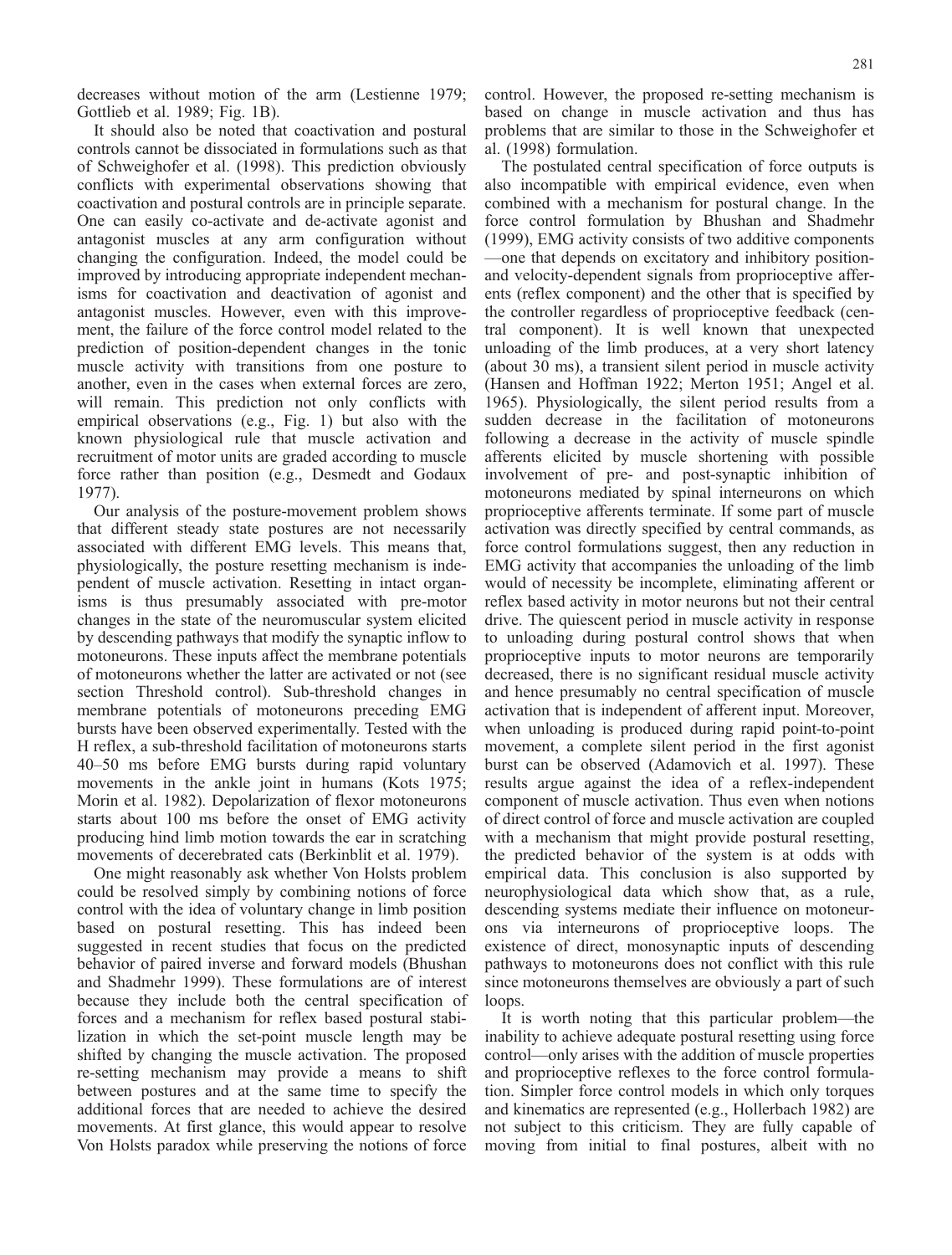assurance of stability. It is rather revealing that the attempt to incorporate realistic biological properties such as muscle mechanics and reflexes actually worsens the performance of the model. Paradoxically, control levels in this model must counteract muscle and reflex dynamics rather than utilizing them as implied by the reafference principle of Von Holst and Mittelstaedt (1950/1973). In the absence of postural resetting, the system must overcome elastic, position-dependent resistance to movement from the initial position and also velocity-dependent resistance, potentially endangering the systems stability and energetically optimal performance.

#### Problems with inverse dynamics

Inverse dynamics is a potential solution to the problem of establishing a mapping between values for control variables and desired actions. Evidence consistent with this formulation has been offered in the context of firing patterns of Purkinje neurons in the cerebellar cortex during reflex eye movements (Gomi et al. 1998; Shidara et al. 1993). There is however otherwise no direct evidence of which we are aware in support of the idea that the nervous system establishes required muscle forces on the basis of inverse dynamics.

The firing frequency of Purkinje cells during reflex eye movement is shown to be linearly related to eye position, velocity and acceleration and to occur at an average time lead of less than 10 ms. The correlation does not however constitute evidence that Purkinje cells generate activity as a function of kinematics, that is, that Purkinje cells perform inverse dynamics calculations. Correlations of neuronal activity with mechanical variables may emerge following direct dynamical laws inter-relating the behavior of mechanical, afferent and neural components of the system. The same correlation would be observed if the kinematics were a function of Purkinje cell activity and not vice versa.

The estimated time-difference of less than 10 ms between Purkinje cell activity and kinematic measures (Gomi et al. 1998; Shidara et al. 1993) renders difficult the interpretation of the relationship between the measures. Many cells in the brainstem underlying the initiation of saccadic movements are active before or within this interval. In particular, de-recruitment of antagonist motor neurons starts 30–40 ms before the saccade, thus preventing resistance of antagonist muscles to the movement. Omni-pause neurons are deactivated 10–12 ms before movement and ocular motor neurons are activated 5–7 ms before the saccade (Fuchs and Kaneko 1985). At latency differences such as these, at which saccadic movement generators appear to be active prior to Purkinje cells, one cannot feel confident in attributing a role to Purkinje cells in either inverse or forward-dynamics calculations.

The finding that the discharge patterns of Purkinje neurons have a positional coefficient of negligible magnitude (Gomi et al. 1998; Shidara et al. 1993) is also relevant. This means that Purkinje cells do not carry a step signal to keep the eye at the final position as required by the pulse-step model of saccadic eye movement (Robinson 1970).

We wish to note that the preceding critique of the hypothesis that cerebellar Purkinje cells carry out inversedynamic computations is not intended to argue against the role of these neurons in eye movement. In particular, the role of cerebellum and Purkinje neurons may be substantial in fast movements including saccades as evidenced by the observation of movement dysmetria in patients with cerebellar deficits (Selhorst et al. 1976; Hallet and Marsden 1981).

Let us consider next the logic of inverse dynamics computations for arm movement. It is assumed that the process starts from selection of a desired hand movement trajectory and velocity profile. It is known that a hand trajectory with a definite velocity profile does not define a unique pattern of joint rotations. For example, hand kinematics remain invariant whereas arm joint rotations change depending on whether or not pointing movements are combined with trunk motion (Adamovich et al. 2001). Inverse dynamics computations of joint torques cannot proceed unless the joint redundancy problem is solved. Moreover, a net joint torque does not define a unique force for each muscle crossing the joint, meaning that the inverse computation runs into an additional redundancy problem. Similarly, a muscle force does not determine a unique pattern of motor unit recruitment. Existing inverse dynamics formulations do not go beyond computations of EMG signals although, to complete the scheme, it would be necessary to resolve the manner in which input signals to individual motoneurons (post-synaptic potentials) are computed to produce the desirable EMG output. Fundamental non-linearities in the properties of motoneurons (the threshold and plateau-potentials) cannot be reversed without substantial simplifications of the dynamical input/ output relationships in the system, which would reduce the reliability of model-based computations.

Zajac et al. (2002) analyzed the inverse dynamical computational strategy with regards to the redundancy problem arising in the computations of individual muscle torques. They considered different optimization criteria for its solution and concluded that due to pattern of torques produced by bi-articular muscles, the inverse computations may fail to find the contributions of individual muscles. They also noted that the decomposition of net joint torques into individual muscle torques can be made by assuming that all torques are static, but they raised concerns about the possible results given doubts about the appropriateness of the static optimization criterion and about the inability to estimate co-contraction.

#### Problems with forward internal models

The motivation for postulating predictive internal models is the systems demonstrated ability to compensate for inertial and interactive torques, to adapt to novel senso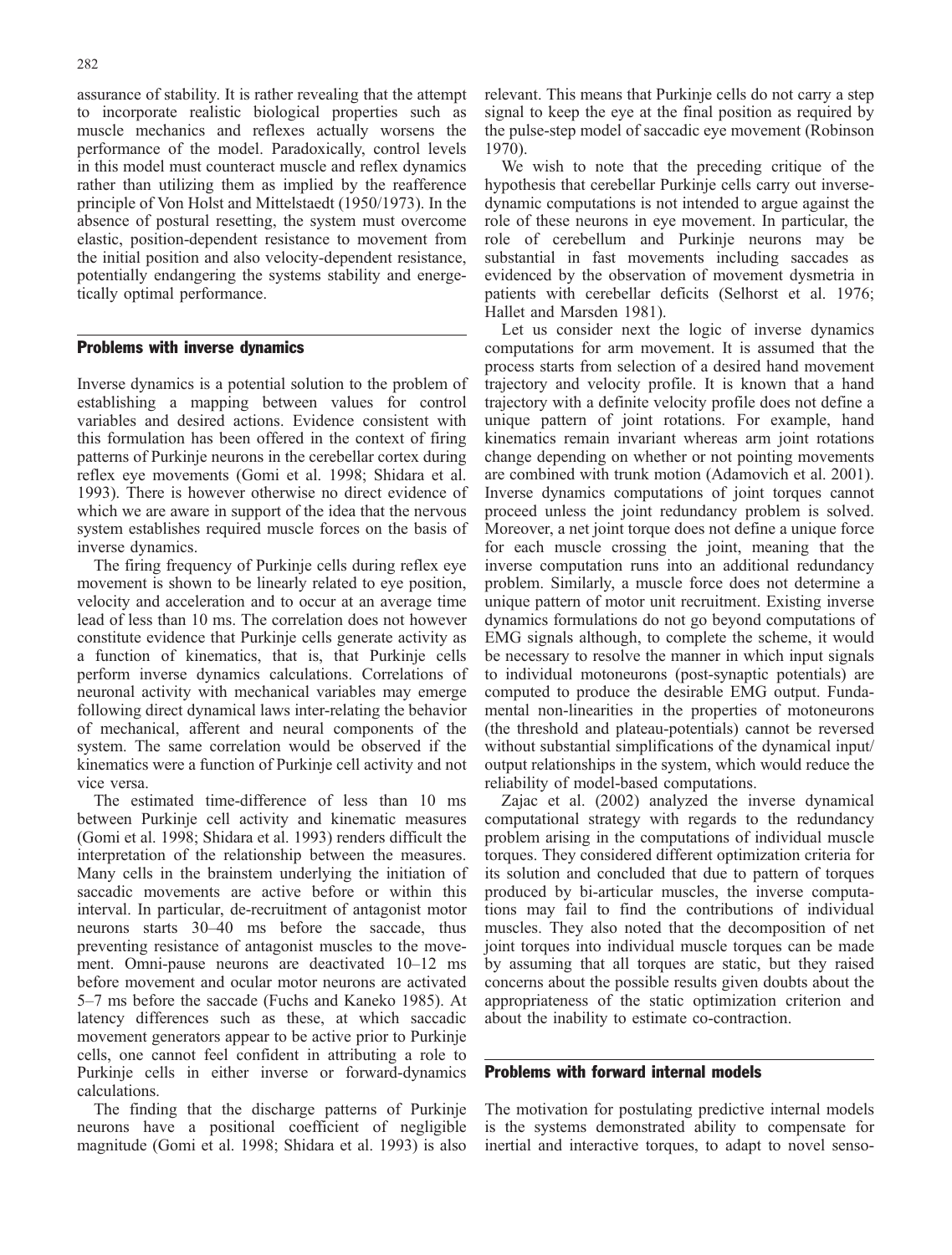rimotor environments and to reduce or prevent movement errors. Nevertheless, observations of anticipatory motor processes or learning do not justify the claim that the nervous system uses internal models in the sense defined in the force control hypothesis, as predictive simulations. The point that must be emphasized is that whereas the nervous system may take account of dynamics in motion planning, there is no evidence that related adjustments to control signals involve a neural system that mimics the behavior of the sensorimotor system and objects in the external environment (Kawato and Wolpert 1998).

Variants of the internal model formulation distinguish a number of aspects of the predictive process — state estimation and output prediction (Karniel 2002). For output prediction, Mehta and Schaal (2002) showed that, theoretically, every model-based controller can be replaced by a direct controller that has exactly the same input/ output function. They concluded that none of the studies suggesting the existence of a model-based control strategy could rule out the use of a non-model-based control strategy. Mehta and Schaal (2002) further showed that forward model-based control using a Smith predictor (Miall et al. 1993; Miall and Wolpert 1996) can be rejected on the basis of a formal mathematical analysis. The predictor relies on error in estimation of the current state variables by an internal model of the systems dynamics. It is unable to improve stability even if delays in the sensorymotor loops are small. Indeed, the Smith predictor may worsen the problem of stabilizing mechanically unstable systems such as a balancing a pole on a finger.

Postural stability in force control is a known problem identified in work on robotics. The basic problem is that the motion of a multi-joint arm obeys laws of mechanics that, in themselves, do not assure equilibrium or stability. Both position and velocity dependent feedback are needed to resist deflections and oscillation. Feedback introduces transmission delays that may, depending on their timing, actually reinforce oscillations and introduce instability. Avoidance of instability is indeed a primary motivation for postulating feedforward internal models. In the force control formulation, it is assumed that by making adjustments to control signals on the basis of differences between predicted and desired sensory consequences rather than by using actual afferent inputs from movements, effects of feedback delays are eliminated and the likelihood of instability is reduced.

Concerns regarding the potentially destabilizing effects of delays in position and velocity feedback are not wholly justified. The contractile apparatus associated with active motor units generates forces practically instantaneously following changes in position and velocity. These intrinsic muscle properties, termed preflexes by Brown and Loeb (2000), oppose the effects of delays in reflex pathways to motor neurons. Active muscle properties may thus subserve at least part of the role for which feedforward internal models have been postulated. Moreover, it is known (Elsgoltz and Norkin 1971) that instability of dynamical systems can be minimized when position and velocity signals, even delayed, are combined in feedback

pathways, which is obviously the case for signals carried by muscle spindle afferents to motoneurons (Matthews 1972). Indeed, preflexes combined with proprioceptive position- and velocity-dependent feedback have been shown to be sufficient for stability of posture and movements if reflex delays are within the range of empirical values (St-Onge et al. 1997).

The idea that feedforward models can reduce the destabilizing effects of delays is not itself without problems. To the extent that feedforward control might act to minimize errors, it necessarily depends in a sensitive way on the accuracy of the model from which its predictions are derived. It has been well established over several decades of control systems research that modelbased control strategies, especially those relying on the Smith predictor, are not robust—short-term performance comes at the cost of instability in the presence of model uncertainties (Otten et al. 1997; Mehta and Schaal 2002).

With the addition of muscle and reflex properties, the force control model leads to conflicting accounts of how the control level might manage system stability. On the one hand, it is assumed that feedforward models should ensure system stability by reducing the effects of feedback delays. On the other hand, the same or other internal models must be able to neutralize the position and velocity-dependent resistance of the muscle-reflex system to motion from the initial position and thus reduce stability (see above). It is rather paradoxical that muscle and reflex properties interfere with force programming and need to be counteracted in the force control model.

A number of recent papers have presented data to suggest the existence of a predictive internal model for sensory processing. Wolpert et al. (1995) used an internal model with a linear Kalman filter to explain the patterns of errors in the estimation of final positions in slow arm movements. The authors report a non-monotonic pattern of overestimation whose magnitude is increased for assistive loads and decreased for resistive loads. The pattern of error in the absence of load is given as the primary evidence for the use of internal models in state estimation. However the evidence for a non-monotonic error pattern is less than convincing. Different numbers of data points are used in calculation of bias errors for different stopping times and thus, it is not clear whether bias is reliably different for movements of different duration. Moreover, the patterns of error in the presence of load can be explained by an alternative hypothesis in which position sense comprises two components none of which involves an internal model (Feldman and Latash 1982). One component is the control signal associated with the postural resetting mechanism that establishes the spatial location of the effector in the absence of load. This central component is generated by the controller independent of proprioceptive feedback and can be retained in motor memory. The other component represents the deviation from this location elicited by the load. This deviation is derived from proprioceptive signals, for example, from the activity of muscle spindle afferents after the end of movement. The sign of the deviation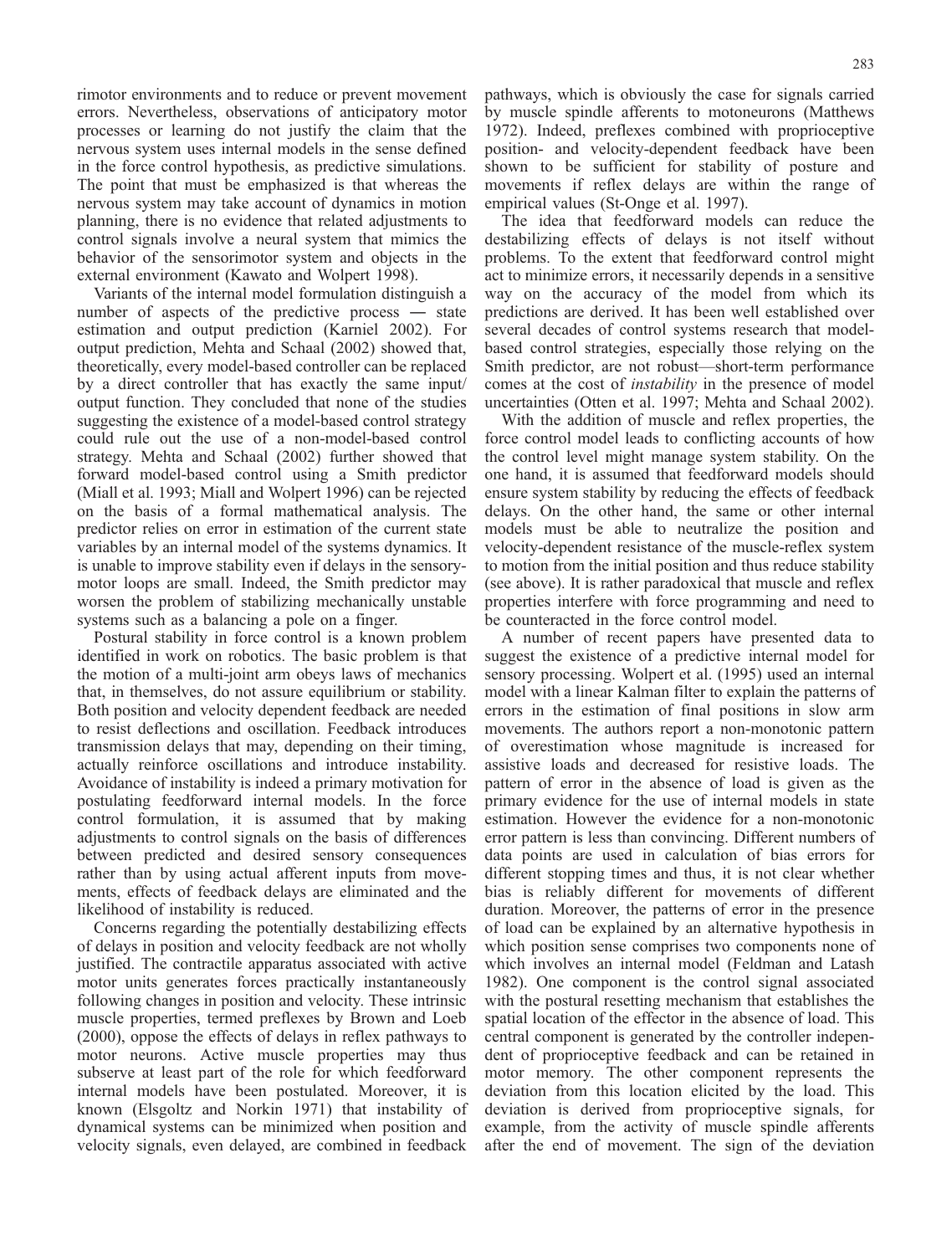depends on the load direction. The afferent component is subtracted from the central component in the case of a resisting load and added when the load assists the movement. If subjects tend to exaggerate the contribution of afferent input into position sense, movement extent will be underestimated for an opposing load (relative to estimates in the absence of load) and overestimated for an assisting load as was reported by Wolpert et al. (1995). The point here is simple. The existence of an alternative account indicates that the Wolpert et al. demonstration should be considered as a possibility rather than as evidence of a forward model for state estimation. The Wolpert et al. findings indicate that subjects can make judgments about the current state of the system. Whether or not this process involves an internal model (representation of the structure of the system) remains an open question.

Mehta and Schaal (2002) considered a number of model-based and non-model based schemes for the task of balancing a pole on a finger. They concluded that an internal model analogous to a Kalman filter is used by the nervous system at the stage of sensory pre-processing in this task. In these schemes, however, it is taken for granted that the behavioral goal of subjects is to stabilize an otherwise unstable pole, in other words, to keep the pole in an upright position at a particular location in the workspace. A different interpretation of behavior in this task is that the nervous system exploits the dynamics of the pole to drive it in the desired direction without actually stabilizing it at any particular position. This interpretation is consistent with the remarkable ease with which we are able to move the pole in any desired direction. Recently, we made a short test and found that 85% of time the tip of the pole moves in the same direction as the finger, which accords with our assumption about taking advantage of pendulum dynamics to drive the pole in a desired direction. The point here is that, again, an alternative account of controlling the pole is possible. It is unclear whether the internal models invoked for the purpose of achieving stability would apply in this alternate conceptualization of the task. Note that we are not questioning the necessity of state estimation. Rather we are questioning the claims of evidence that this process involves internal models.

Schemes for learning and adaptation have been described that are not reliant on internal models of limb dynamics or inverse-dynamics calculations. Gribble and Ostry (2000) demonstrate that a number of phenomena often associated with predictive internal models, namely compensation for interaction torques during multi-joint movement and adaptation to motion dependent force fields could in principle be accomplished using a simple scheme in which non-force based control signals are incrementally updated on the basis of positional error related to equilibrium and actual trajectories (also see Flash and Gurevich 1997). The point of this demonstration is that viable schemes for adaptation may involve neither an explicit representation of forces nor inverse-dynamics

calculations, nor a predictive simulation of the motor apparatus.

## Threshold control

A central point of our criticism of the force control formulation is that it fails to explain how movements occur without producing resistance due to posturestabilizing mechanisms. The explanation requires the identification of a neurophysiological variable(s) the value of which is different for different voluntarily specified positions even though forces and tonic muscle activity may be the same at these positions (see Fig. 1B). Such a variable can be identified from Fig. 1 or similar figures published in literature.

It may be seen that the EMG activity at the initial position in Fig. 1B is zero but muscles actively reacted to passive oscillations of the arm at this position (Fig. 1A). This means that motoneurons of arm muscles before movement onset are in a *just sub-threshold state*. The fact that zero activity and reactions to passive oscillations are also observed at the final position (Fig. 1C) implies that the activation thresholds of motoneurons were reset to this position. The position at which muscles reach their activation thresholds is thus not constant. In other words, the threshold position was reset so that zero muscle activity could be restored but at another point in the workspace. This phenomenon is referred to as threshold control. The existence of threshold control follows not only from the simple analysis of the elbow flexion in Fig. 1 but also from many experimental studies in animals and humans, starting from work by Matthews (1959), and Asatryan and Feldman (1965). The feasibility of threshold control has been demonstrated in computer simulations of single- and double-joint arm movements (Gribble et al. 1998).

Threshold control not only provides a potential solution to the posture-movement problem but may underlie the production of movement. With each resetting of the activation thresholds, the systems previous position appears as a deviation from the newly specified threshold posture. The same neuromuscular mechanisms that produce EMG signals and forces in response to deviations from the previous position will produce EMG signals and forces that oppose deviations from a newly specified position.

Theoretically, threshold systems are non-linear and cannot be considered linear even locally, for small changes in variables. Since activation thresholds are controlled, the position of moving segments at which local linearity is broken may occur anywhere in the biomechanical range, making the neuromuscular system fundamentally nonlinear. In contrast, the force control formulation relies on predictive properties of the Kalman filter or Smith predictor that assume the systems linearity. An extended Kalman filter can work for non-linear systems but only if they locally behave linearly (Nørgaard et al. 2000). Thus the predictive constructs developed in control systems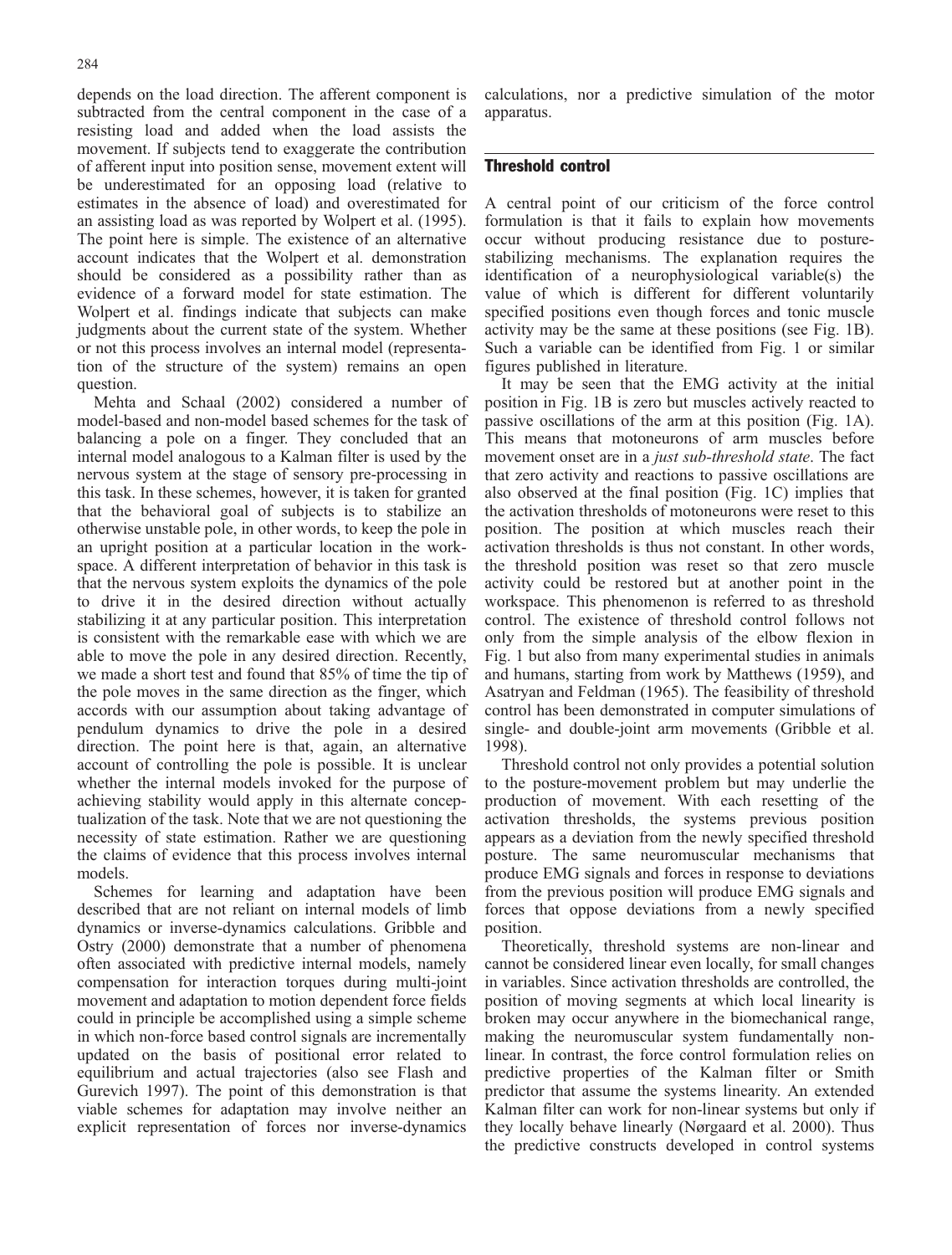theory to meet the needs of technology do not fit to the neuromuscular system that is strongly non-linear.

# **Discussion**

Force control theories have been successfully applied to robotics and are likewise successful in accounting for aspects of movement production in humans. This includes the relationship between kinematics and force and the adaptation of movement to motion dependent force fields. A major component of the force control hypothesis, that there are neuronal structures, internal models, specialized in inverse and forward computations of forces and kinematics, has been shown to be consistent with experimental findings. The term internal model is widely used in contemporary motor control studies.

Problems arise in attempts to integrate force control models with basic physiological properties of the neuromuscular system. In such cases, our analysis indicates that these models generate predictions that are in conflict with basic, well-established principles of movement production. We identified the following problems in the force control formulation: It lacks a physiologically feasible mechanism for postural resetting, conflicts with the empirical EMG-force relationship and disregards empirical evidence that threshold control underlies postural resetting and possibly movement production.

The empirical findings offered in support of inverse or forward internal models are either unconvincing (those based on the analysis of correlations of activity of Purkinje and cortical cells with mechanical variables), or not sufficiently specific since the same findings can be explained in terms of alternative formulations not relying on the notion of internal models. Such findings are related to force field learning, compensation of effects of interactive torques, balancing a pole on a finger, and perceiving hand position in arm movements. Many claims of support of internal models are unsubstantiated since they are based on a metaphorical use of the term internal model to denote any phenomena related to learning, adaptation, and anticipation.

There are theoretical problems inherent in the force control approach: Uncertainties in the solution of multiple redundancy problems associated with inverse computations, even if they rely on optimality criteria; the incompleteness of the logical structure (there is no resolution to the question of how the system computes synaptic inputs to motoneurons to produce the required EMG activity and forces); the necessity to oversimplify the actual input/output relationships in the system to make inverse computations possible, leading to low confidence in the results of inverse dynamics computations as well as to potential problems of stability; the reliance on internal models that assume the systems linearity, which is not the case for the neuromuscular system as a result of threshold non-linearities.

The destabilizing effects of delays in sensory-motor pathways are possibly overestimated in the context of force control models. Comparatively small delays in proprioceptive feedback to motoneurons do not in themselves lead to instability (see above). Moreover, the effects of these delays are minimized due to non-delayed length- and velocity-dependent generation of forces by the contractile apparatus.

We described as an example force control models that incorporate muscle mechanical properties. An examination of the equations indicates that in order to produce a point to point movement, the system must generate not only the forces necessary to make the movement but also additional forces that are needed to overcome the resistance of posture-stabilizing mechanisms when the system moves away from the initial position. After a final position has been achieved, the tonic EMG activity and the forces that counteract the resistance cannot be reduced without bringing the system back to its initial position. The human motor system is not so deficient: When producing voluntary movements, no one experiences resistive forces that tend to return the body to its initial position unless biomechanical boundaries of motion of segments are approached.

Force control strategies not only produce unnecessary resistance to position change but could actually prevent the achievement of a motor goal. This point is illustrated by Tolstoys short story about how peasants in Russia hunted a bear. The peasants put a container of honey on a branch of a tall tree. A heavy log was suspended by a rope from the same branch, immediately below the honey. In order to get the honey, the bear climbed the tree and pushed the log away. The harder the bear pushed, the more forcefully the log returned until eventually it struck the bear and threw it to the ground. The bear was a victim of the force control strategy applied to a system that has a tendency to return to its initial position.

# Internal models for motor control

Internal models now go hand in hand with force control strategies: Computations of joint torques can only be produced by structures that, at least approximately, imitate the input-output relationships of central, reflex and mechanical components of the neuromuscular system. An often neglected consideration in the context of force control schemes is that they have little to offer in terms of accounting for the broader range of processes involved in control of movement. It is only reasonable to expect a model of motor control to account not only for joint torques but also for EMG patterns and control processes that are reflected in sub-threshold changes in membrane potentials of motoneurons, which are presumably independent of EMG, kinematics or force.

We would like to emphasize that while questioning the existence of force based mechanisms and inverse and forward dynamics calculations as ways to achieve desired motor output, we are not questioning the capacity of the nervous system to involve predictive or forward processes to improve motor performance. Equally, we are not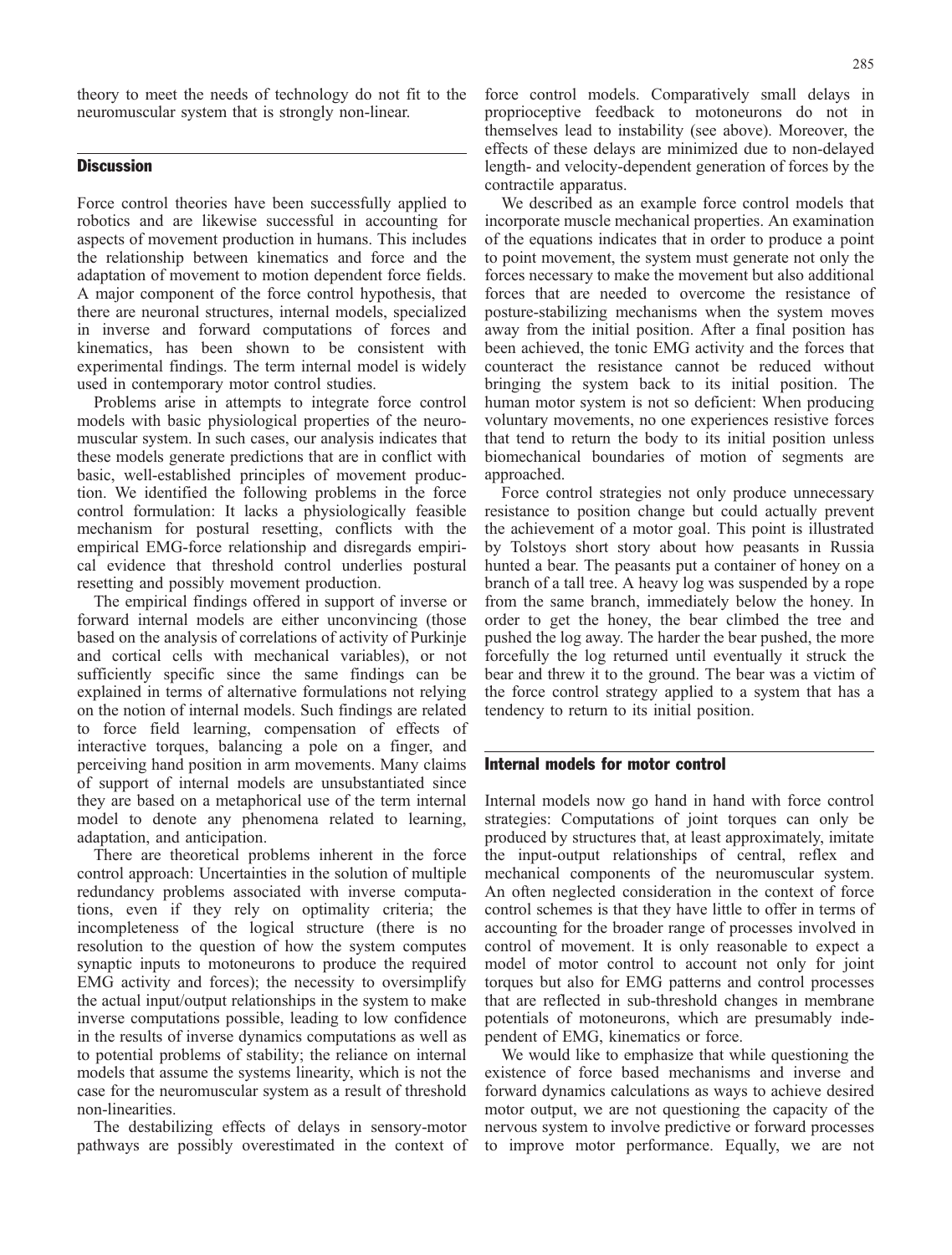questioning the idea that movement production can involve state estimation as well as control. However we find no direct support for the idea that internal simulations underlie these abilities.

In modeling studies not relying on the idea of internal feedforward models, we have shown that control levels may take advantage of existing mechanisms to provide feedforward adaptation to force fields and compensation for interaction torques acting between limb segments (Gribble et al. 1998; Gribble and Ostry 1998, 1999, 2000).

## Alternatives to force control

There are some positive lessons resulting from this analysis of force control models. For example, to be physiologically feasible, a postural resetting mechanism, possibly threshold control, must be an integral part of a motor control theory. Moreover, as described above, threshold control might also be an integral part of position sense and hence of state estimation.

The recognition of threshold control introduces the possibility of a set of theories of which the  $\lambda$  model (Asatryan and Feldman 1965) is a particular instance. Latash (1993) and Barto et al. (1999) have proposed models of motor function that are also based on threshold control but that differ in a number of ways from the  $\lambda$ model, especially with respect to the timing of control signals. Theoretical ideas related to threshold control have developed slowly in part due to the absence of a general mathematical theory related to threshold systems.

In our own work using the  $\lambda$  model, we have considered that postural resetting produced by shifts in muscle activation thresholds is a primary tool of movement production (Gribble et al. 1998). This mechanism is very powerful as evidenced by the large and rapid increase in joint torque that is observed when a fast movement is unexpectedly blocked at the initial position (Ghafouri and Feldman 2001). The mechanism of postural resetting, shifts in the muscle activation thresholds, offers an empirically based model of voluntary movement production and one that is supported empirically. The model has been developed beyond the posture-movement problem and now offers a potential solution to the problems of multi-muscle and multi-degree-of-freedom redundancy (Lestienne et al. 2000; Balasubramaniam and Feldman 2003).

One can consider the possibility of adding threshold control to the force control formulation. Threshold control implies that neural control levels specify spatial coordinates at which muscles become silent. Clearly, this control process does not deliver instructions on the motor output in terms of EMG signals, forces and movement trajectories. Threshold control thus conflicts with the main idea of the force control model that neural control levels directly deal with or calculate EMG activity and forces required for the production of movements. To avoid this problem, one can suggest that only activation thresholds are computed from the desired kinematics by a set of

inverse transformations. This would also be problematic: EMG signals and forces must be computed anyway since threshold values in the inverse dynamics approach can only be derived from these signals. In addition, such a derivation has its own problem: for threshold elements such as motoneurons, the input/output relationships cannot be inverted (see above). The force control formulation is thus incompatible with threshold control.

The neuromuscular system is a particular dynamic system in which forces are position-dependent. Such systems obey a physical rule that is related to the posturemovement problem but formulated in more general terms. Specifically, in order to bring such a system from one point of equilibrium (a combination of steady state values of position and forces) to another equilibrium point, the controller must change parameters that are independent of state (output) variables (Glansdorf and Prigogine 1971). Applied to the neuromuscular system, this physical rule is known as equilibrium point control. Proponents of the force control approach have rejected equilibrium point control (Lackner and Dizio 1994; Gomi and Kawato 1996; cf. Feldman et al. 1998). On the other hand, in mathematical models of movement production in the framework of force control, shifts in equilibrium are introduced of physical necessity (Schweighofer et al. 1998; Bhushan and Shadmehr 1999; Gomi and Kawato 1996). Contrary to the above rule, however, these shifts are achieved by changes in EMG activity that, due to its relation to muscle force, cannot be considered as independent of state variables. Thus, the primary failing of the force control approach is not in its inability to produce shifts in equilibrium points. Rather, the failure of the force control approach is in the manner in which it achieves equilibrium shifts.

Acknowledgements This research was supported by NIH grants DC-00594 and DC-04669 from the National Institute on Deafness and Other Communication Disorders, CIHR Canada, NSERC Canada, and FQRNT Québec. The authors thank Philippe Archambault and Paul L. Gribble for suggestions.

#### References

- Adamovich SV, Levin MF, Feldman AG (1997) Central modifications of reflex parameters may underlie the fastest arm movements. J Neurophysiol 77:1460–1469
- Adamovich SV, Archambault PS, Ghafouri M, Levin MF, Poizner H, Feldman AG (2001) Hand trajectory invariance in reaching movements involving the trunk. Exp Brain Res 138:288–303
- Almeida GL, Hong DA, Corcos D, Gottlieb GL (1995) Organizing principles for voluntary movement: extending single-joint rules. J Neurophysiol 74:1374–1381
- Angel RW, Eppler W, Iannone A (1965) Silent period produced by unloading of muscle during voluntary contraction. J Physiol 180:864–870
- Asatryan DG, Feldman AG (1965) Functional tuning of the nervous system with control of movements or maintenance of a steady posture: I. Mechanographic analysis of the work of the joint on execution of a postural tasks. Biophys USSR 10:925–935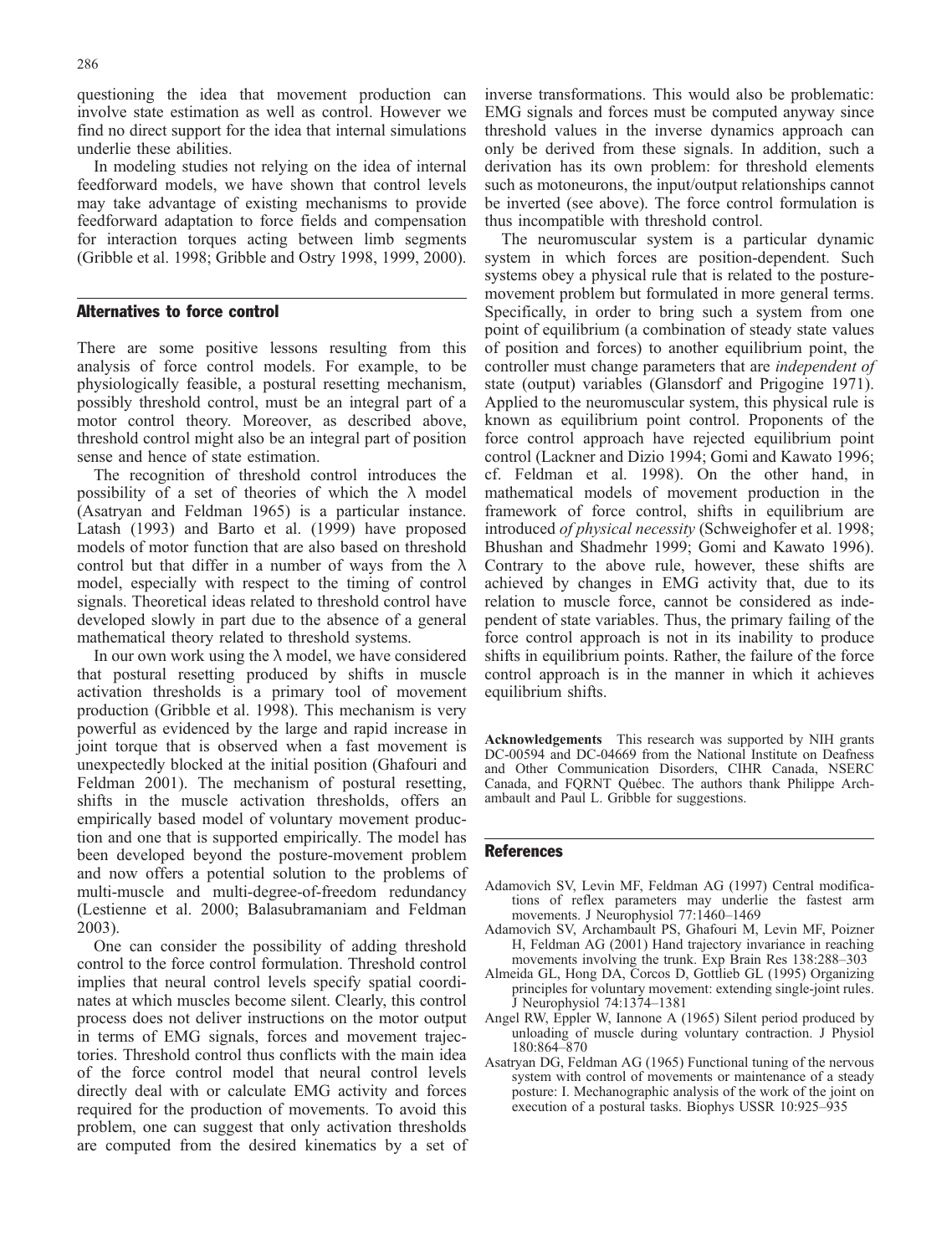- Balasubramaniam R, Feldman AG (2003) Guiding movements without redundancy problems. In: Kelso S, Jirsa V (eds) Coordination dynamics.
- Barto AG, Fagg AH, Sitkoff N, Houk JC (1999) A cerebellar model of timing and prediction in the control of reaching. Neural Comput 11:565–594
- Bastian AJ, Martin TA, Keating JG, Thach WT (1996) Cerebellar ataxia: abnormal control of interaction torques across multiple joints. J Neurophysiol 76:492–509
- Belenkii VY, Gurfinkel VS, Paltsev Y (1967) Elements of control of voluntary movements. Biofizika 10:135–141
- Berkinblit MB, Deliagina TG, Orlovsky GN, Feldman AG (1978) Oscillations of the membrane potential of motoneurons during generation of scratching. Neurofiziologia 10:92–94
- Bernstein NA (1967) The coordination and regulation of movements. Pergamon, Oxford
- Bhushan N, Shadmehr R (1999) Computational nature of human adaptive control during learning of reaching movements in force fields. Biol Cybern 81:39–60
- Brown IE, Loeb GE (2000) A reductionist approach to creating and using neuromuscular models. In: Winters JM, Crago PE (eds) Biomechanics and neural control of posture and movement. Springer, New York
- Conditt MA, Gandolfo F, Mussa-Ivaldi FA (1997) The motor system does not learn the dynamics of the arm by rote memorization of past experience. J Neurophysiol 78:554–560
- Cooke JD, Virji-Babul N (1995) Reprogramming of muscle activation patterns at the wrist in compensation for elbow reaction torques during planar two-joint arm movements. Exp Brain Res 106:177–180
- Corcos DM, Gottlieb GL, Agarwal GC (1989) Organizing principles for single joint movements. II. A speed-sensitive strategy. J Neurophysiol 62:358–368
- Desmedt JE, Godaux E (1977) Ballistic contractions in man: characteristic recruitment pattern of single motor units of the tibialis anterior muscle in man. J Physiol 264:673–693
- Elsgoltz LE, Norkin SB (1971) Introduction to theory of differential equations with delayed variables. Science Publishing House, Moscow
- Evarts EV (1968) Relation of pyramidal tract activity to force exerted during voluntary movement. J Neurophysiol 31:14–27
- Feldman AG, Latash ML (1982) Interaction of afferent and efferent signals underlying joint position sense: empirical and theoretical approaches. J Mot Behav 14:174–193
- Feldman AG, Ostry DJ, Levin MF, Gribble PL, Mitnitski AB (1998) Recent tests of the equilibrium-point hypothesis  $(\lambda \text{ model})$ . Mot Control 2:189–205
- Flanagan JR, Wing AM (1997) The role of internal models in motion planning and control: evidence from grip force adjustments during movements of hand-held loads. J Neurosci 17:1519–1528
- Flanagan JR, Ostry DJ, Feldman AG (1993) Control of trajectory modifications in target-directed reaching. J Mot Behav 25:140– 152
- Flash T, Gurevich I (1997) Models of motor adaptation and impedance control in human arm movements. In: Morasso P, Sanguineti V (eds) Self-organization, computational maps and motor control. Elsevier North-Holland, Amsterdam, pp 423– 481
- Fuchs AF, Kaneko CRS (1985) A brain stem generator for saccadic eye movements. In: Evarts EV, Wise SP, Bousfield D (eds) The motor systems in neurobiology. Elsevier Biomedical, Amsterdam, pp 126–132
- Gandolfo F, Mussa-Ivaldi FA, Bizzi E (1996) Motor learning by field approximation. Proc Natl Acad Sci U S A 93:3843–3846
- Gandolfo F, Li C, Benda BJ, Schioppa CP, Bizzi E (2000) Cortical correlates of learning in monkeys adapting to a new dynamical environment. Proc Natl Acad Sci U S A 97:2259–2263
- Georgopoulos AP, Ashe J, Smyrnis N, Taira M (1992) The motor cortex and the coding of force. Science 233:1416–1419
- Ghafouri M, Feldman AG (2001) The timing of control signals underlying fast point-to-point movements. Exp Brain Res 137:411–423
- Giszter SF, Mussa-Ivaldi FA, Bizzi E (1993) Convergent force fields organized in the frogs spinal cord. J Neurosci 13:467–491
- Glansdorf P, Prigogine I (1971) Thermodynamic theory of structures, stability and fluctuations. Wiley, Chichester
- Gomi H, Kawato M (1996) Equilibrium point control hypothesis examined by measured arm stiffness during multi joint movement. Science 272:117–120
- Gomi H, Shidara M, Takemura A, Inoue Y, Kawano K, Kawato M (1998) Temporal firing patterns of Purkinje cells in the cerebellar ventral paraflocculus during ocular following responses in monkeys I. Simple spikes. J Neurophysiol 80:818–831
- Goodbody SJ, Wolpert DM (1998) Temporal and amplitude generalization in motor learning. J Neurophysiol 79:1825–1838
- Gottlieb GL, Corcos DM, Agarwal GC (1989) Organizing principles for single-joint movements. I. Speed-insensitive strategy. J Neurophysiol 62:343–357
- Gottlieb GL, Corcos DM, Agarwal GC, Latash ML (1990) Organizing principles for single-joint movements. III. Speedinsensitive strategy as a default. J Neurophysiol 63:625–636
- Gottlieb GL, Song Q, Hong DA, Almeida GL, Corcos D (1996) Coordinating movement at two joints: a principle of linear covariance. J Neurophysiol 75:1760–1764
- Gribble PL, Ostry DJ (1998) Independent coactivation of shoulder and elbow muscles. Exp Brain Res 123:355–360
- Gribble PL, Ostry DJ (1999) Compensation for interaction torques during single- and multijoint limb movement. J Neurophysiol 82:2310–2326
- Gribble PL, Ostry DJ (2000) Compensation for loads during arm movements using equilibrium-point control. Exp Brain Res 135:474–482
- Gribble PL, Scott SH (2002) Overlap of internal models for mechanical loads during reaching in motor cortex. Nature 417:938–941
- Gribble PL, Ostry DJ, Sanguineti V, Laboissière R (1998) Are complex control signals required for human arm movement? J Neurophysiol 79:1409-1424
- Hallet M, Marsden CD (1981) Physiology and pathophysiology of the ballistic movement pattern. Prog Clin Neurophysiol 9:331– 336
- Hansen K, Hoffman P (1922) Weitere Untersuchungen über die Bedeutung der Eigenreflexe für unsere Bewegungen. I. Anspannungs- und Entspannungsreflexe. Z Biol 75:293–304
- Henneman E, Somjen G, Carpenter DO (1965) Functional significance of cell size in spinal motoneurons. J Neurophysiol 28:560–580
- Hogan N (1990) Mechanical impedance of single- and multiarticular systems. In: Winters JM, Woo SL-Y (eds) Multiple muscle systems. Biomechanics and movement organization. Springer, New York, pp 149–164
- Hollerbach JM (1982) Computers, brains and the control of movement. Trends Neurosci 6:189–192
- Jones LA (1989) Matching forces: constant errors and differential thresholds. Perception 18:681–687
- Jordan MI, Rumelhart DE (1992) Forward models: supervised learning with a distal teacher. Cogn Sci 16:307–354
- Kalaska JF, Cohen DA, Hyde ML, Prudhomme M (1989) A comparison of movement direction related versus load direction related activity in primate motor cortex, using a two-dimensional reaching task. J Neurosci 9:2080–2102
- Kalaska JF, Cohen DA, Prudhomme M, Hyde ML (1990) Parietal area 5 neuronal activity encodes movement kinematics, not movement dynamics. Exp Brain Res 80:351–364
- Katayama M, Kawato M (1993) Virtual trajectory and stiffness ellipse during multijoint arm movement predicted by neural inverse models. Biol Cybern 69:353–362
- Kawato M (1999) Internal models for motor control and trajectory planning. Curr Opin Neurobiol 9:718–727